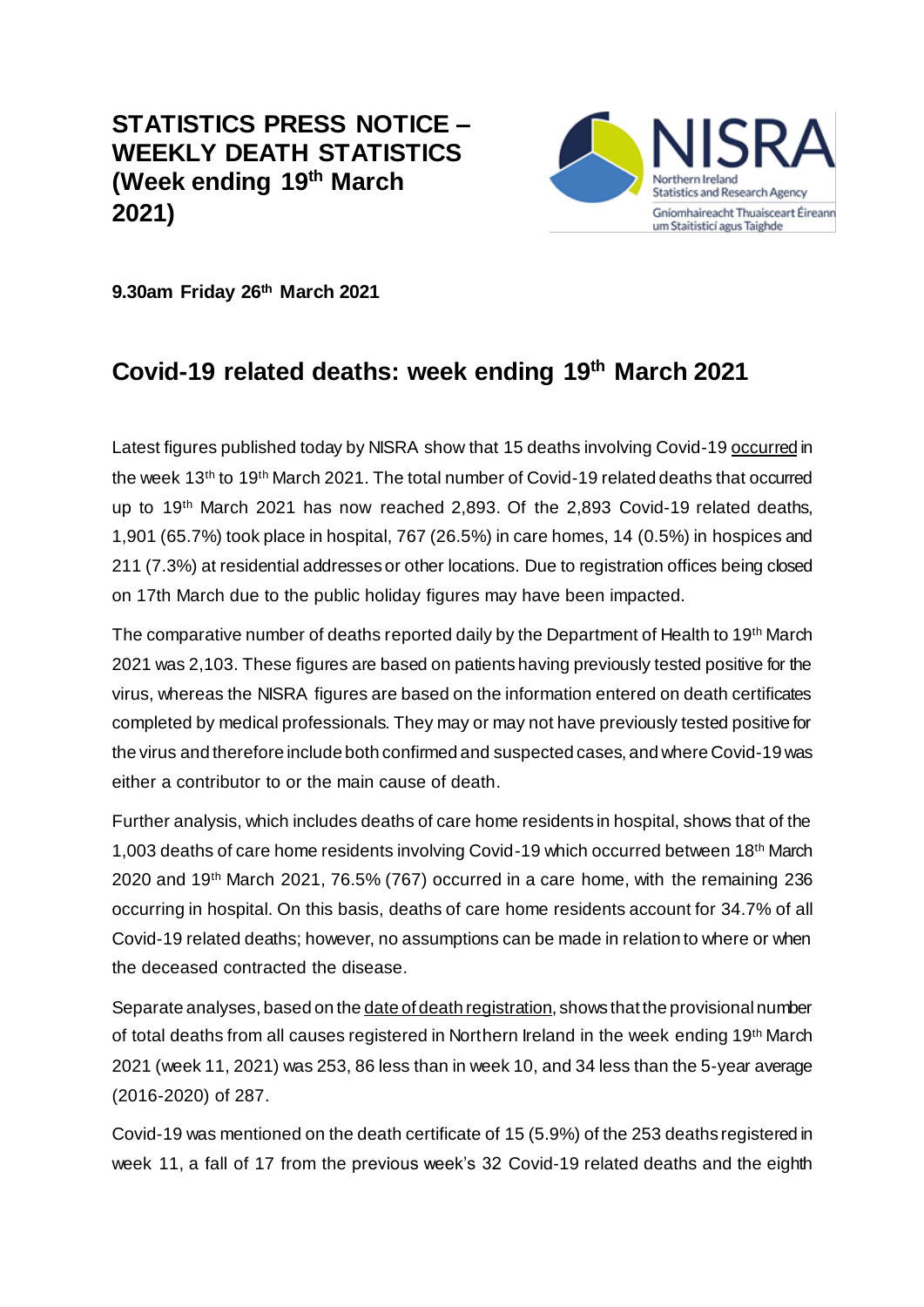consecutive fall in the registration based series since the recent peak of 182 Covid-19 related deaths registered in the week ending 22nd January. The total number of Covid-19 related deaths registered to 19th March 2021 has now reached 2,886.

Persons aged 75 and over accounted for 76.5% of the 2,886 Covid-19 related deaths registered between 19th March 2020 and 19th March 2021. Over the period of the pandemic, Armagh City, Banbridge & Craigavon and Mid-Ulster Local Government Districts have had higher proportions of Covid-19 related deaths (12.2% and 8.2% respectively) compared with their share of all deaths in Northern Ireland (10.5% and 6.5% respectively). Conversely, Ards & North Down and Fermanagh & Omagh both have relatively low shares of registered Covid-19 related deaths when compared to the proportion of Northern Ireland deaths registered in those areas (2.3 and 2.5 percentage points respectively lower than their share of all deaths).

#### **NISRA**

#### **March 2021**

### **NOTES TO EDITORS**

- 1. Statistics on weekly deaths registered in Northern Ireland can be found at: [weekly](https://www.nisra.gov.uk/statistics/death-statistics/weekly-death-registrations-northern-ireland)  [death registration in Northern Ireland.](https://www.nisra.gov.uk/statistics/death-statistics/weekly-death-registrations-northern-ireland)
- 2. All media queries to Department of Finance Press Office at [dof.pressoffice@finance-ni.gov.uk](mailto:dof.pressoffice@finance-ni.gov.uk) or on Tel: 028 90816724. The Executive Information Service operates an out of hours service **For Media Enquiries Only** between 1800hrs and 0800hrs Monday to Friday and at weekends and public holidays. The duty press officer can be contacted on 028 9037 8110.
- 3. Differences between NISRA's death registration statistics and the daily totals reported via the Department of Health are as follows:
	- The **daily updates** provided by the Department of Health (DoH) count the number of deaths reported by Trusts, where the deceased had a positive test for Covid-19 and died within 28 days, whether or not Covid-19 was the cause of death. DoH figures will not capture all deaths that do not meet this definition. These data are important because they are available earlier, and therefore give a quicker indication of what is happening day by day and are broadly comparable with the figures released daily in other parts of the United Kingdom (UK). **The DoH reported 2,103 deaths associated with Covid-19 by 19th March 2021 (including revisions up to 24th March 2021)**.